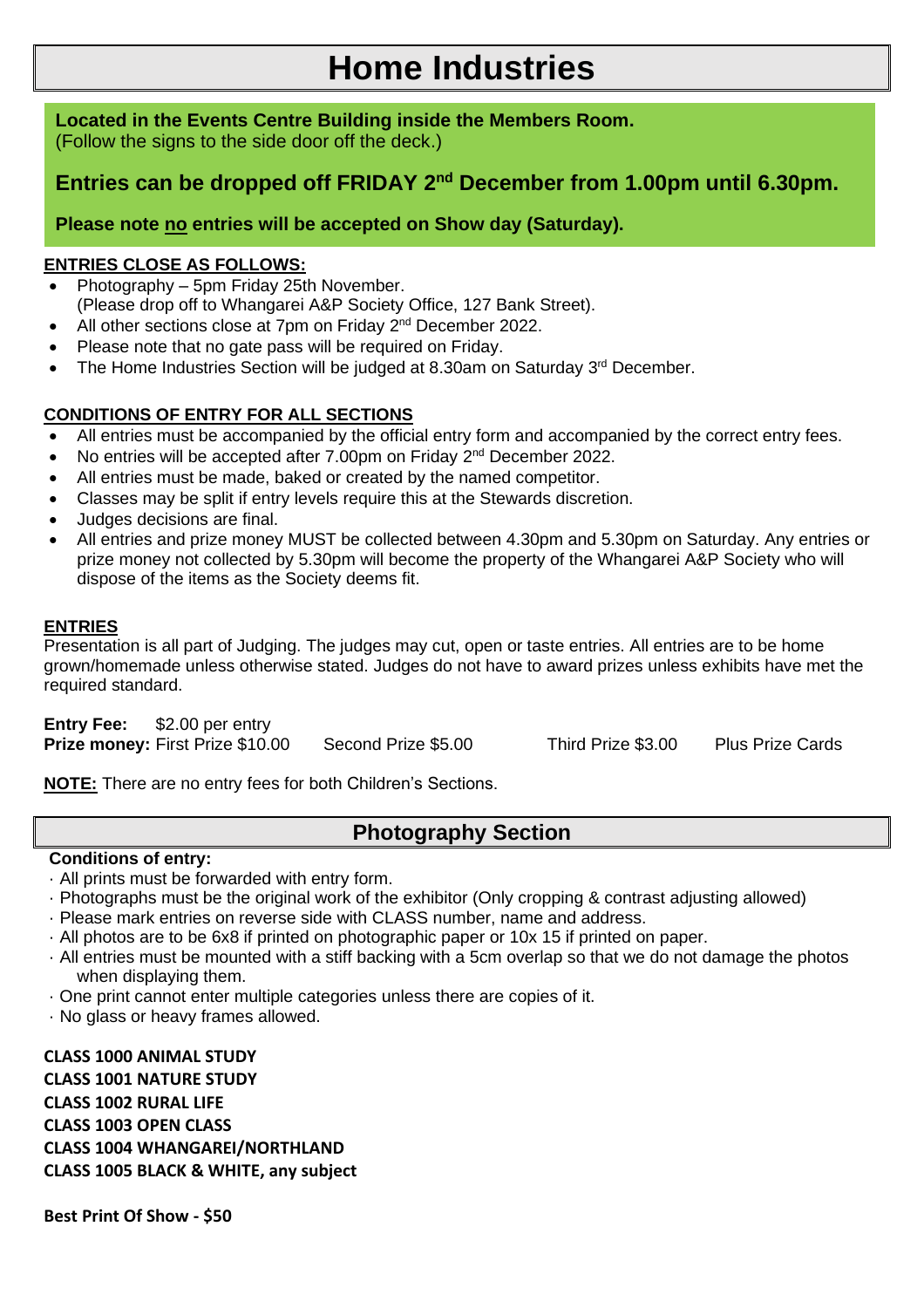## **Adult Craft Section**

**CLASS 1006 WOODEN ARTICLE- turned CLASS 1007 WOODEN ARTICLE- not turned CLASS 1008 WOODEN SCULPTURE/CARVING - not more than 1m in size CLASS 1009 TRADITIONAL CARVING CLASS 1010 JEWELLERY - to be mounted for displayed CLASS 1011 LEGO MODEL Must be a original design - Not a pre-packaged lego kit CLASS 1012 PAINTED ROCKS CLASS 1013 HARAKEKE WEAVE CLASS 1014 CHRISTMAS TREE DECORATION**

### **Home Grown Section**

**CLASS 1015 BOUQUET, cut flowers, tied, in a jar CLASS 1016 FLOWER, Single stem, in a bottle CLASS 1017 ANY ARRANGEMENT, Christmas theme, flower, plant or vege etc CLASS 1018 LEMONS, 3 CLASS 1019 TOMATOES, 3 CLASS 1020 EGGS, 3 CLASS 1021 CARROTS, 3 CLASS 1022 COURGETTES, 3**

### **Fabric & Fibre Section**

**CLASS 1023 SEWN GARMENT/ITEM (Machine or Hand) CLASS 1024 ARTICLE, embroidered by hand CLASS 1025 HANDMADE SOFT TOY, any kind CLASS 1026 QUILTED ARTICLE, any kind CLASS 1027 KNITTED GARMENT, any kind CLASS 1028 CROCHET ARTICLE CLASS 1029 HAND STITCHED FRAMED PICTURE - any medium including canvas CLASS 1030 BABY GARMENT SET, any two (or more) matching pieces CLASS 1031 HAND SPUN, hand knitted woollen article CLASS 6008 HAND SPUN skein of fine Fibre suitable for baby or evening wear CLASS 6009 HAND WOVEN TEA TOWEL CLASS 6010 CROCHET ARTICLE HANDSPUN YARN CLASS 6011 KNITTED ARTICLE [machine or hand], hand spun yarn**

#### **Baking Section**

Each entry must be made from a different batch. All entries to be in clear plastic bags or appropriately covered, with entry number visible on the exhibit, not on the bag.

**CLASS 1032 BISCUITS, traditional kiwi favourites, 3 pieces CLASS 1033 BREAD, Breadmaker, any type CLASS 1034 BREAD, Handmade, any type CLASS 1035 CUPCAKES, decorated, 3 pieces CLASS 1036 MUFFINS, Savoury, 3 pieces CLASS 1037 MUFFINS, Sweet, 3 pieces CLASS 1038 SCONES, any type, 3 pieces CLASS 1039 SLICE, any type, 3 pieces**